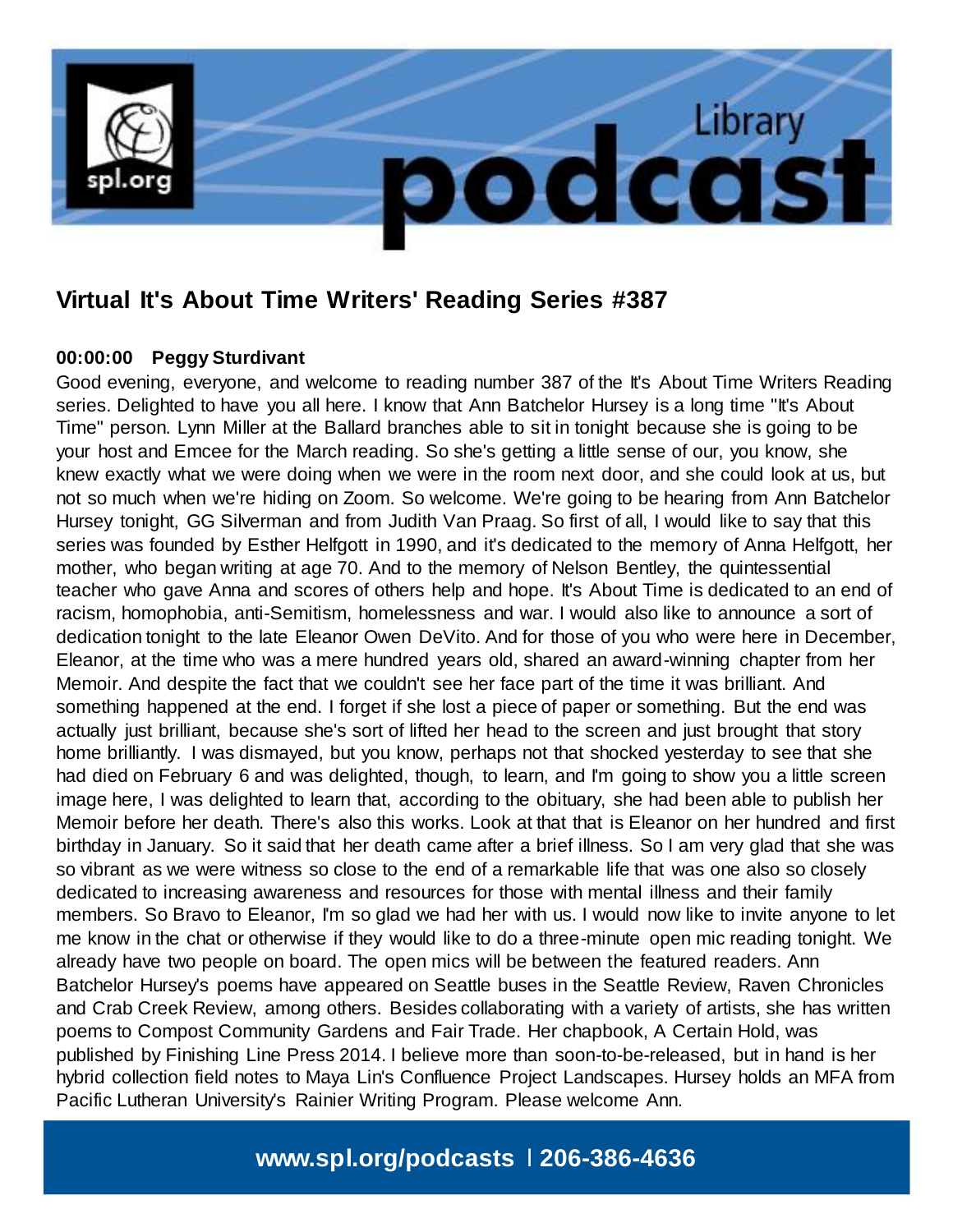#### **00:04:30 Ann Batchelor Hursey**

Thank you Peggy. I have to say, when you have a book that comes out and it's all virtual... This is now my third virtual event around this book. So you're getting I think I'm past all the awkward things, but I'm still going to be awkward. I just am. So I just wanted to thank you for inviting me to the 387 virtual All About Time writers reading series. Once again, you told me it would be okay to, you know, say ya me, I've got this book out. You can buy it on my website, which is annhursey.com, and if you don't like PayPal, you can just send me a message, we'll work it out with a paper check. Anyway, the last event I was on, I almost forgot to say, oh yeah, I have a book to sell, but so I'm learning, I'm just learning. Now. I decided for fun, because I'm usually known for reading poetry that I would read this poem that I wrote to help ... the poem's called How It All Began. And it's really how this project All Began. So I'm going to read it and then jump into my prologue, choose one of the sections of my book, and then end on a recognition of all the tribes that are part of the Confluence Project collaboration. Poem one: How It All Began. Pike Place Market 2014. When I first saw her face carved into a black resin charm for sale on a necklace at Pike Place Market, I spoke her English name, She Who Watches and learned about coyote's question to her. Long ago, when animals could talk her Village sheltered, well fed and happy. He said, changes are going to happen. How will you watch over your people? She did not know. So old man coyote changed her into a silent face carved in a rock to watch over her people through wind and rain below her cliff. Tsagaglalal. Last of the women Chiefs, her large almond eyes watch her people high above Big River. Wishram, Wasco, Tenino, Cayuse, Umatilla, Yakima. She stares down winds that post against basaltic cliffs. She who watches no spears and hooks and nets, that harvest arching salmon. Her men catch salmon as women dry and trade this wealth with other tribes. I once believed those eyes could be any woman's eyes. Eyes that search for a child's return. Eyes that checkout back to close a door to thunder. Eyes that guide a hand to crack a window open, allow the lull of rain to enter, to tuck a blanket under, to stoke a fire to keep a family warm and dry. But I lie to you. This stone owl woman is not any woman, no arms, no legs. She cannot lift or hold or change the sound of rain. Tsagaglalal, She Who Watches, Last of the Women Chiefs. Her unblinking gaze protects her people forever.

### **00:08:18 Ann Batchelor Hursey**

Now, to the rest of my prologue. Her real name, her Wishram name is Tsagaglalal. She's the largest Petroglyph in what today is called Columbia Hills State Park located on the Washington side of the Columbia River. And when I asked her who or what are you watching, I discovered she was looking across the river at Celilo Village. Her Village was known for its bounty of salmon during spring and autumn runs. It was the longest continually inhabited gathering place in North America. Tribes from up and down the river came here to barter, socialize, gamble and hold sacred ceremonies. When Lewis and Clark encountered this bustling village in 1805, they called it The Great Mart. And as I did more research I learned that in legend Tsagaglalal was last of the women chief of the Wishram Village of nixlúidix. No wonder I found her face so compelling. The Confluence Project. It began in 2002 as an opportunity for the river tribes to respond to the upcoming Lewis and Clark Bicentennial in 2005. The truth is that Thomas Jefferson's Corps of Discovery didn't discover anything. They traveled hundreds of miles and visited and documented the people who were already living along the Great River. As a non-native woman, I have much to learn about the Columbia River's First Peoples.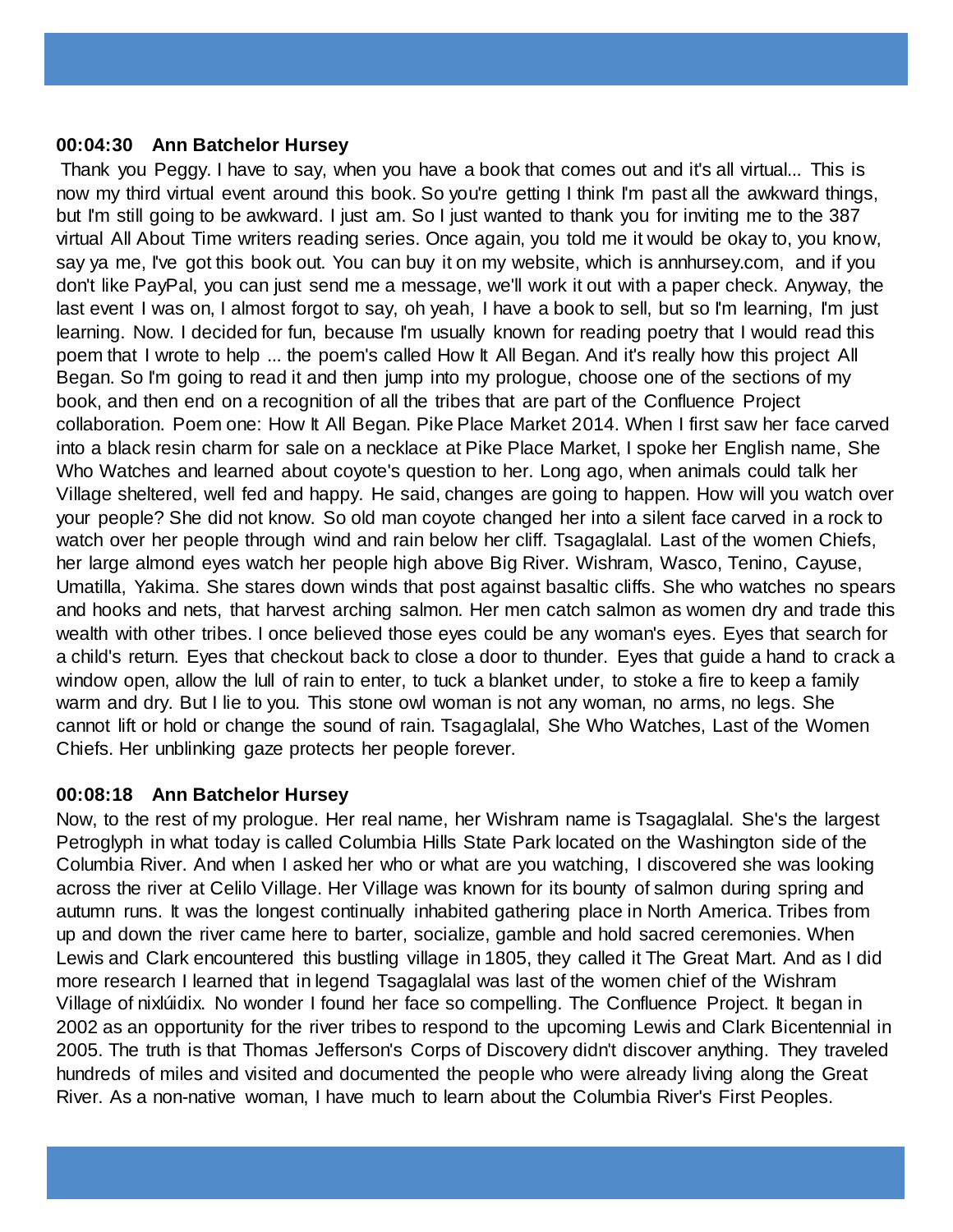Confluence provides a map. Maya Lin, along with an amazing group of tribal artists and Elders, created five completed art installations and started plans for a sixth. I visited all six sites along 438 miles of the Columbia and Snake River, also known as Nch'i-Wana, Big River. As I traveled those miles, I was surprised at how embedded, almost hidden the mile in art installations were in the river landscapes. Each art installation is informed by both restoration of the land and tribal traditions. These field notes chronicle this pilgrimage with the intention to encourage others to follow. Maya Lin, an American architectural designer and artist known for her award-winning 1982 Vietnam War Memorial in Washington DC. She was the river tribes' first choice of artist and architect to help them tell their story. Lin accepted their invitation to collaborate and create art landscapes along the Columbia River and it's tributaries. The river tribes believed Lin's art showed she understands individual sacrifice and the inherent power of the land. And one more added part of my prologue is my husband, David, and I comprised the we in my narrative. We traveled by car to each site across two years. And as a poet I thought about Basho, the Japanese haiku and heiban master, who traveled with his disciple Surah. When he wrote his famous Haiku Journey "Narrow Road to a Far Province" 1689. My field notes began to shape themselves into a similar haiban style of prose filled narratives with place names, directions, as well as Haiku... sometimes list poems I should add. They capture interior moments and gems of new vocabulary specific to the river tribes and the Inland Pacific Northwest. Because of the time limits. I was timing each of my sections and realize that the very last site along the river on the snake called The Listening Circle at Chief Timothy Park. It's just the right amount of time to read. So I will read the last section, sort of the last section of this book. Listening Circle at Chief Timothy Park, Clarkston, Washington. The site blessed by the Nez Perce spring 2005, and this ceremony inspired Maya Lin's design for the listening Circle. It was later dedicated 10 years later in 2015. Listening Circle, Thursday, August 23rd 2018. Temperatures in low 80s. Chief Timothy Park is an island on the Snake River off State Route 12 connected to the North Bank of the river by a short Bridge. The nearest town is Clarkston. Seven miles east. near Idaho's border. Lewiston, Idaho is one mile farther east, bordered by the Snake and Clearwater Rivers. These towns' names remind us of Lewis and Clark's passage through what were once thriving, Nez Perce homelands. Some traditions say, Chief Timothy of the Nez Perce was a child when Lewis and Clark traveled through to the coast and back again in 1805 and 1806. First poem. August summer heat. We taverse peaks and plateaus. East, where rivers meet. Unlike other Mile and Confluence installations, Chief Timothy Park is not on the way to anywhere. We plan accordingly and book two nights at one of the cabins. We take our time driving east of the Cascades, detour through the Hanford Reach National Monument and enjoy its austere and untrammeled landscape along the Columbia River. This detour adds an additional hour, making our road trip 7 hours. It is late summer and daytime temps hover in the 90s. The week before it was in the three digits. Our cabin has air conditioning for which we are grateful. Poem. Somewhere north of here wildfires burn, but drifting smoke settles on the river. Of all the Lin art installations this one most resembles the original landscape that Lewis and Clark encountered, stark basalt cliffs, prairie grasses, extremes in temperature near the Confluence of the snake and Clear Water Rivers. Here's an excerpt from Clark's Journal: "Worthy of remark that not one tick of Timber on the river near the forks, and but a few trees for a great distance up the river. October 10th, 1805." Once settled into our cabin, we enjoy the inherent slower pace as we stay two nights. The closest entrance to the Listening Circle is behind our cabin near the ADA access road. This road is relatively flat with a gentle rise as you approach the natural amphitheater at the top of the hill. The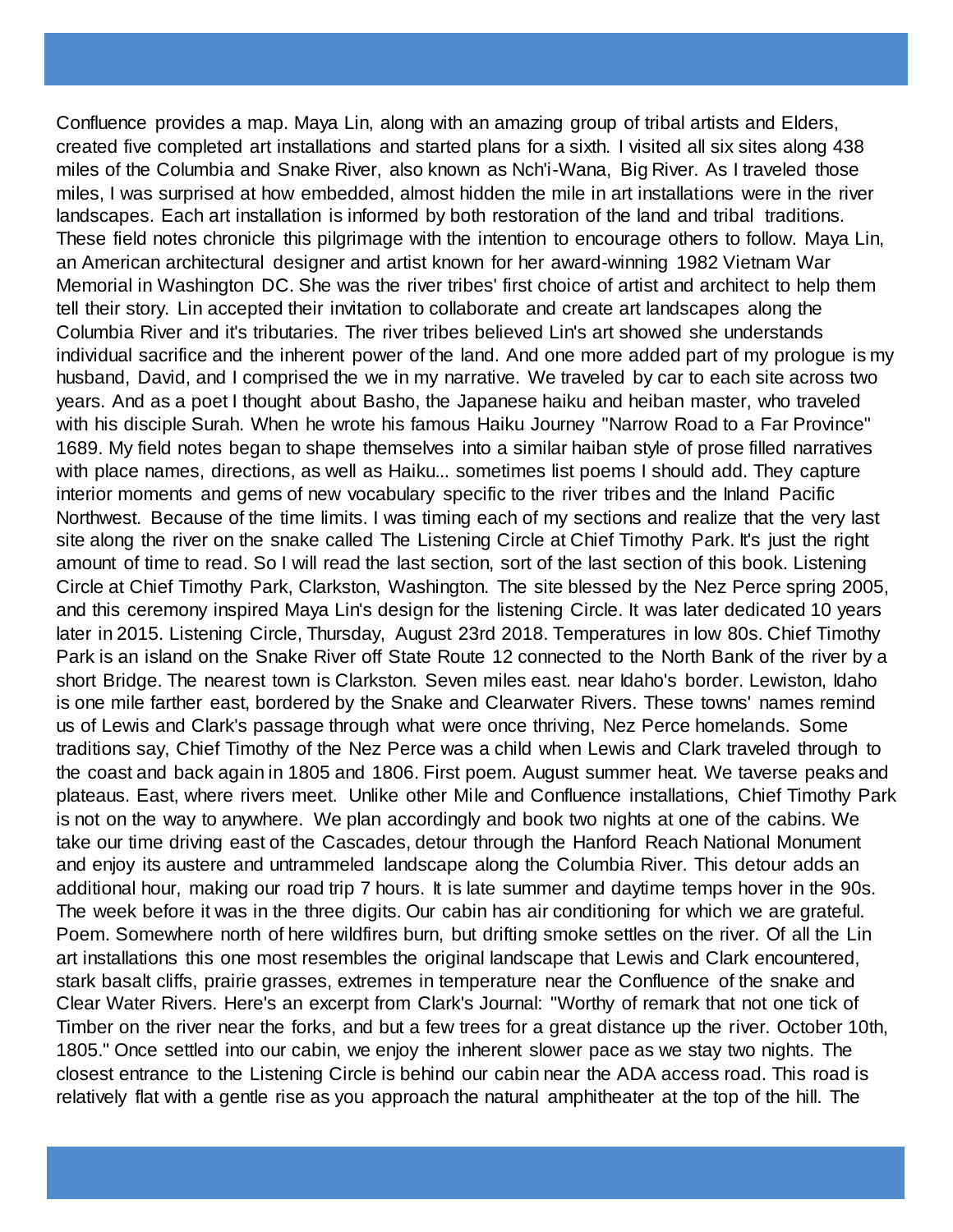other entrance to the Listening Circle begins at the farthest northwest parking lot and follows the Snake River on the south side of the island. The latter trail is twice as long and signs tell us that this is a rattlesnake area and to honor its reptilian inhabitants. Three joint Haiku. Insects jump and sail into the air between chirps of unseen birds, slight breeze cools us down, low stone benches, perfect to sit, listen, heed its timeless message of river, land and people, Nez Perce, Nimiipuu. At the Listening Circle I read the words Lin transcribed from the blessing ceremony. These instructions are carved into the lowest of the benches shaped in arcs. Three rows on one side, three on the other, like ripples on water. These long stone benches half faced North, half faced South. And this is what's written: Women sit facing north; men sit facing south; elders sit facing west, and no one is to walk behind them. The East is left open to greet the new day. I Orient myself to the Sun, and I find the bench that faces North, which means I sit on the south side of the circle. The Nez Perce blessing ceremony requires us to find our place among the four directions, and to sit silent and listen to what this place has to say. Poem. Below deep blue skies feel the pulse of this island's heartbeat thumping. Stay a while. Birds leave white punctuation marks a reminder to pause. Far off metallic sounds of a truck gearing up to slow down, then silence, and sometimes a chirping. Last poem. Sacred Circle. Each moment, a blessing. Listen. I am grateful for the time that I spent in Maya Lin's project Landscapes blessed and collaborated by the river tribes who are still here. My book includes all their websites, but I will list them right now. The Chinook Indian Nation, Confederated Tribes of the Grande Ronde, Confederated Tribes of the Umatilla Indian Reservation, Confederated Tribes of Warm Springs, Confederated Tribes and bands of the Yakama Nation, Cowlitz Indian Tribe, Nez Perce Tribe or Nimiipuu. And the very last two poems or two Haiku follows my very last site, which is, when I talk about whose homelands do I call home, I will not be reading that. But I do end with Listen Deeply. Listen deeply to the river, learn from the land and its people, sit in silence and ask the river to teach us and show us the way. And those last two lines are from the Chinook blessing that was said at Cape Disappointment during that ceremony. And once again, you can read all about it. You can. And there's even extra pages in here for you to add your own Haiku, your own notes about the weather and what you what you experience there. And I've just today I found a great piece of news. Also with my book. I have a friend named Luke [last name inaudible] who's an artist, and she's created. It's called field notes companion. So she is an artist book that goes with my chapbook, and it's going to be on display at the Miller library. That's at the UW at the Center for Urban Horticulture between March 3rd and 31st. So yeah, you can't have enough of collaborations with other artists. And thank you for listening. I didn't time myself, but I tried to beforehand. I don't think I went over.

### **00:20:37 Peggy Sturdivant**

I was not watching the time, it was way too much to listen to. And that's how I found myself wanting to see some of this. So what a wonderful bonus to have a collaboration with an artist to be able to see it. So

#### **00:20:54 Ann Batchelor Hursey**

And if you go to the Confluence project website, you can see it all. They've got wonderful photos. And I was in one of their recent introduction to Confluence where there's a slide show. And the director, any features met at the very end. So you can see some of the wonderful pictures of what's there. But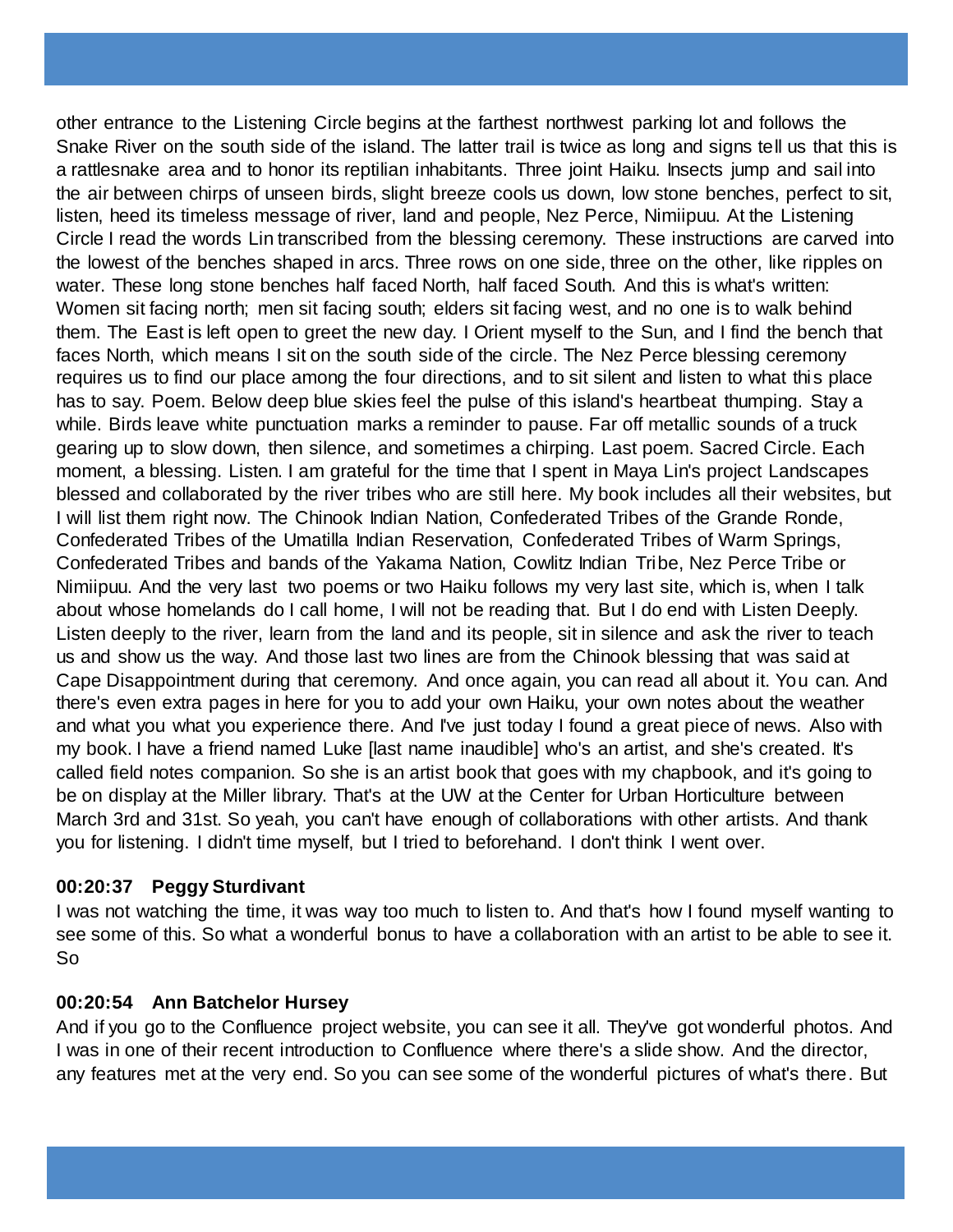you really just have to go there and, and don't rush through it. I hear some guy tried to do all four and 38 miles in a weekend. I would not do that. You know,

### **00:21:30 Peggy Sturdivant**

You prefer two years with your disciple.

#### **00:21:33 Ann Batchelor Hursey**

That's right. It's so funny. He's not really my disciple. But this is when I, when I told him at the end, my gratitude page is two pages. But I did say, and to David Bond Hursey my companion on every road trip. The one who knows how to be both nearby and far away with whom I am never lost.

#### **00:21:59 Peggy Sturdivant**

Lovely. Thank you. Thank you both for making that journey and for sharing it tonight. I'd now like to introduce Carol Levin, who is going to be doing an open mic tonight. So Carol,

#### **00:22:16 Carol Levin**

This poem that I'm reading is... has short separate sections. And each of these are designated by kind of a heading, a date. And there's also two quotes in it, and I'll try and gesture so you'll know when they are. Reviving Denise Levertov, and there's a little sort of epigraph, Denise Levertov 1923 to 1997. October 24 1997. As always I studied that little space between your teeth as you read aloud, each word translucent. I scrutinized surprises in your lines, sound of England in your voice, black eyes that keep infirmity. Your secret. Today is your birthday. None of us know. Looking back, I close my eyes a long time. If I read faster, listen harder, might I have detained you? December 20th 1997. The nurse tiptoed as they read you, your poems and some Psalms that you loved. Your son, who you thought might die before you, leaned in for good goodbye. An hour later, he survived beyond your unthinkable death. You passed just before the darkest day, leaving an asterisk when the sun crossed the celestial equator, and the cycle of light began anew. December 27th 1997. Yesterday, lay on the ground and fog your Mount Rainier, always loftier, lonelier than I ever remember. Your Seward Park spruce, firs, flowering cherry and black poplars with gray and furrowed bark look dazed. We were stymied on the road to the church. Every corner a light turned red, a bridge lifted to block our path. In a poem, you ask, how do you grasp it? How does it not slip away? In spite of yellow lilies your casket protruded ugly on the middle rack above the hollow that would embrace it. A white cassocked priest wearing a brown Eddie Bauer jacket led us in the Catholic Rite of middle. We stood mute in dank light, impaled by cold, when abruptly, he sent us away. We each carried a kiss on our fingers to the box that remained unmoved. No date. I know gravity was taken by surprise whenever they settled you in. I trust that for you, this final gesture was precious for its privacy. Addendum February 1st, 1998. A pride of poets left us lessons. So many died that year. Matthews, [inaudible], Laughlin and you. Now you will never teach me tea or poems your way again. So many, those of us who loved you stream into the steamy room, metal folding chairs squeak from the platform. Friends and students speak your poems their poems, their stories of you. Violating fire codes, people on the stairs press against each other along the wall, swallowing tears and laughing. Every moment recounted. Then a lanky poet with black curly hair gestures to the exact chair in the back row on the left side of the room, where he saw you last. All eyes turn bodies twist, look back a tug-of-war with gravitational pull. Shall I change the...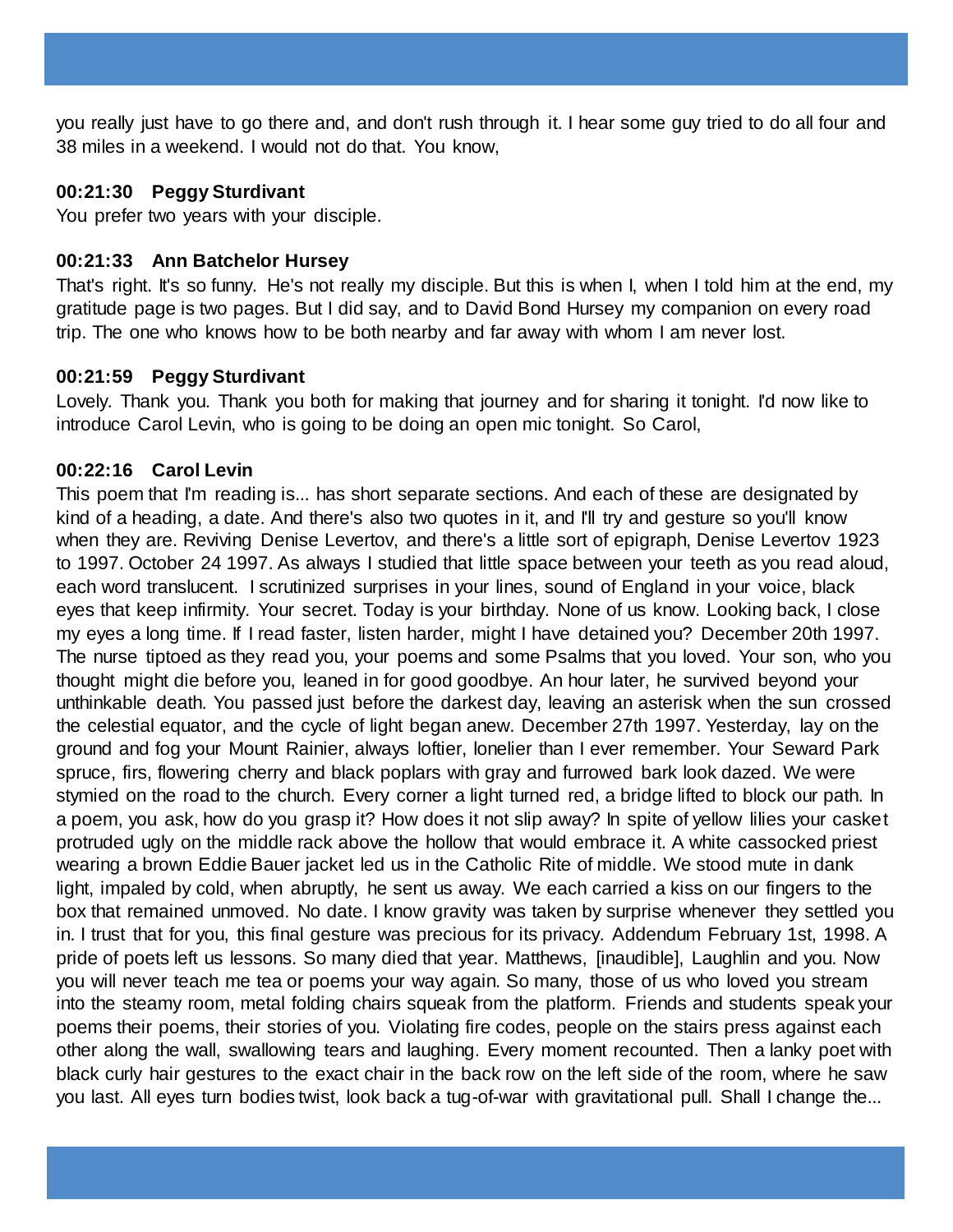#### **00:28:34 Peggy Sturdivant**

Well that was, that was actually a seven-minute poem. So perhaps if there's time, you know, come back around later, but that was beautiful. Brought back so many memories, I think I saw Denise Levertov, but one time, what an honor. Let us now go, we'll do our next Open Mic after our reading by GG Silverman. So, I always love welcoming people who are new. I'm not sure how GG found us, but I love that more and more people are finding us. And so welcome. Please. Our first time reader GG Silverman.

#### **00:29:18 GG Silverman**

Thank you. Peggy. I found you on a Seattle writers and readers Network.

#### **00:29:24 Peggy Sturdivant**

Good. Good. Everybody once in a while. I, you know, especially when I like to book people all and big spurts so that I'll have a couple months under my belt. And so glad you found us.

#### **00:29:37 GG Silverman**

And I was very happy to meet Eleanor for, however briefly long, I knew her. I emailed her a few weeks... no two months before she died after I met her at your last reading. And I gave her a link on how to self publish her book very easily. And when you told me that she'd actually published her book like two weeks before she died, I was like, and I bought a copy. I'm so thrilled. I'm sad she's gone. But I'm glad I got to know her for a brief.

#### **00:30:06 Peggy Sturdivant**

It wasn't what I expected to be called. So you'll have to put that, if you will, after you're done reading in the chat, because I need to get my own copy. So

## **00:30:14 GG Silverman**

yeah, I will find it for you. Thank you so much for having me tonight. And thank you to who's ever read so far. And I see some friends here, Kirsty, Rosie, Natasha. Thank you all for coming.

### **00:30:28 Peggy Sturdivant**

Let me introduce you.

### **00:30:30 GG Silverman**

Oh yeah. Ooh, ooh, sorry. Yeah,

#### **00:30:33 Peggy Sturdivant**

She's so excited! GG Silverman is an author of speculative and literary short fiction and poetry who lives just north of Seattle. She is also disabled, and the daughter of immigrants. Her short fiction has appeared in the Bram Stoker Award nominated "Women in Horror Anthology." Not All Monsters from Strange House books and was a finalist for the Barbara Deming Memorial Fund Award for feminist writing, among other honors. Her work has also appeared in Psychopomp, Speculative City, Courted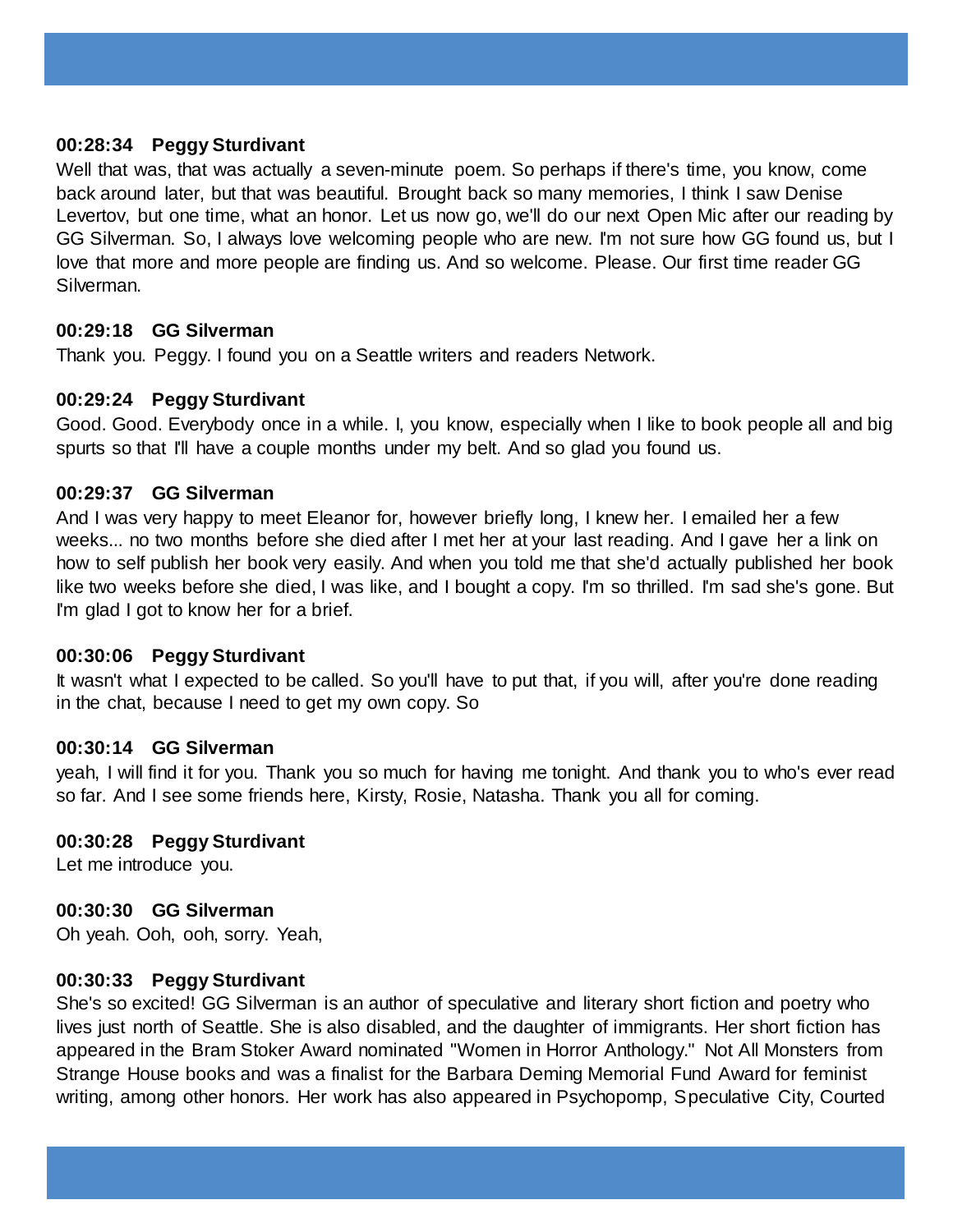Queen, So To Speak, The Iron Horse Literary Review, the Seventh Wave, Molotov Cocktail and more. Her short story "I'm sorry. I tried. I love you" was optioned by writer-director Goldie Jones for short film adaptation, which completed production in November of 2021 and is now under consideration at several film festivals, which will have to keep us apprised of. Welcome Gigi.

#### **00:31:31 GG Silverman**

Thank you tonight's story. I'm reading from a piece that was recently published. It is called The Corpse Carriers. It is a magical realism piece that attempts to show, in an embodied fashion, the extra emotional labor that is often forced onto women. And it was written last summer during a time of, as we all remember, the horrifying legislation that was taking control away from women over their bodies. And so without further ado, The Corpse Carriers. All the girls in our town are assigned a corpse to carry once they're old enough. It stays with you nearly forever, slung around your neck, or held in your arms, or somehow fastened to your body if you're clever enough or lucky enough to get help to do so, Boys don't get corpses. They walk around unburdened, free to do whatever they want. You're lucky, we girls are told when we're young, to so intimately know the meaning of life, to stare death in the face, to deeply understand sacrifice. You'll see this corpse will make you better. Your corpse is with you all the time, at breakfast, at school, at the mall. You only get a break when you're almost one yourself. That is, when you're very old. Those women, the retirees, are called future Corpses. My mother still carries her assignment, but my grandmother's tour of duty is done. My dad claps grams on the back. "You are free," he says. Some grandmothers party when they're finished, whooping and hollering, but not mine. My grandmother doesn't smile, never has. She is stooped and bent from years of carrying the dead, has a glazed look in her eye. "I'm tired," she moans from her easy chair. She doesn't even wear her Blue Ribbon, her sole reward for decades of service. All she wants is to rest. We flick on the TV for her, and she watches, dazed. She is now a future corpse. Mom tells me, "Never mind your grandmother." She pops a pill surreptitiously than smiles, reaching for the vacuum with one hand, while adjusting her corpse with the other. She trips, smashes her knee on the corner of the coffee table, yelping in pain. I look up for my homework. My brother passes through the living room, headphones on, not noticing that my mother has taken a spill as he heads out the door. "I'm okay," Mom winces out. "Nobody run over. I'll be fine. Really," she curses under her breath, readjusting her corpse, which has tumbled awkwardly to the wrong side of her body. She continues vacuuming. She left her job ages ago because juggling everything was too much. She still carries a business card, though. One that says, Justine R Helms: Career Mom and Corpse Carrier. Ask me about my great kids, Lana and Jason. I scribble a note in the journal I keep talked in my 3 ring binder, recording thoughts at a moment's notice. To be a corpse carrier, is that all there is? At school after the latest corpse assigning ceremony, my bestie, Trina, and I watch the older girls attempt to carry on with their newly assigned cadavers. Most of the corpses are bigger than they are, trailing awkwardly behind them. Some of the girls gather in the halls like they used to, attempting to flirt with boys. "Show me yours," a boy says to one of the girls. "Okay," she chirped, snapping her gum. She produces her assignment certificate points out features. Trina rolls her eyes, muttering "Some girls do anything to get a boy's attention." "Mine's a 65 year old male," the girl intones, breathless. "He died of natural causes." The boy shrugs. "Is yours preserved?" The girl nods, "Yeah, I got lucky." "The truth is," Trina hisses, "her mommy and daddy paid extra for that." I scan the hallway. I noticed the girls from down-and-out families; their corpses aren't preserved and will start to stink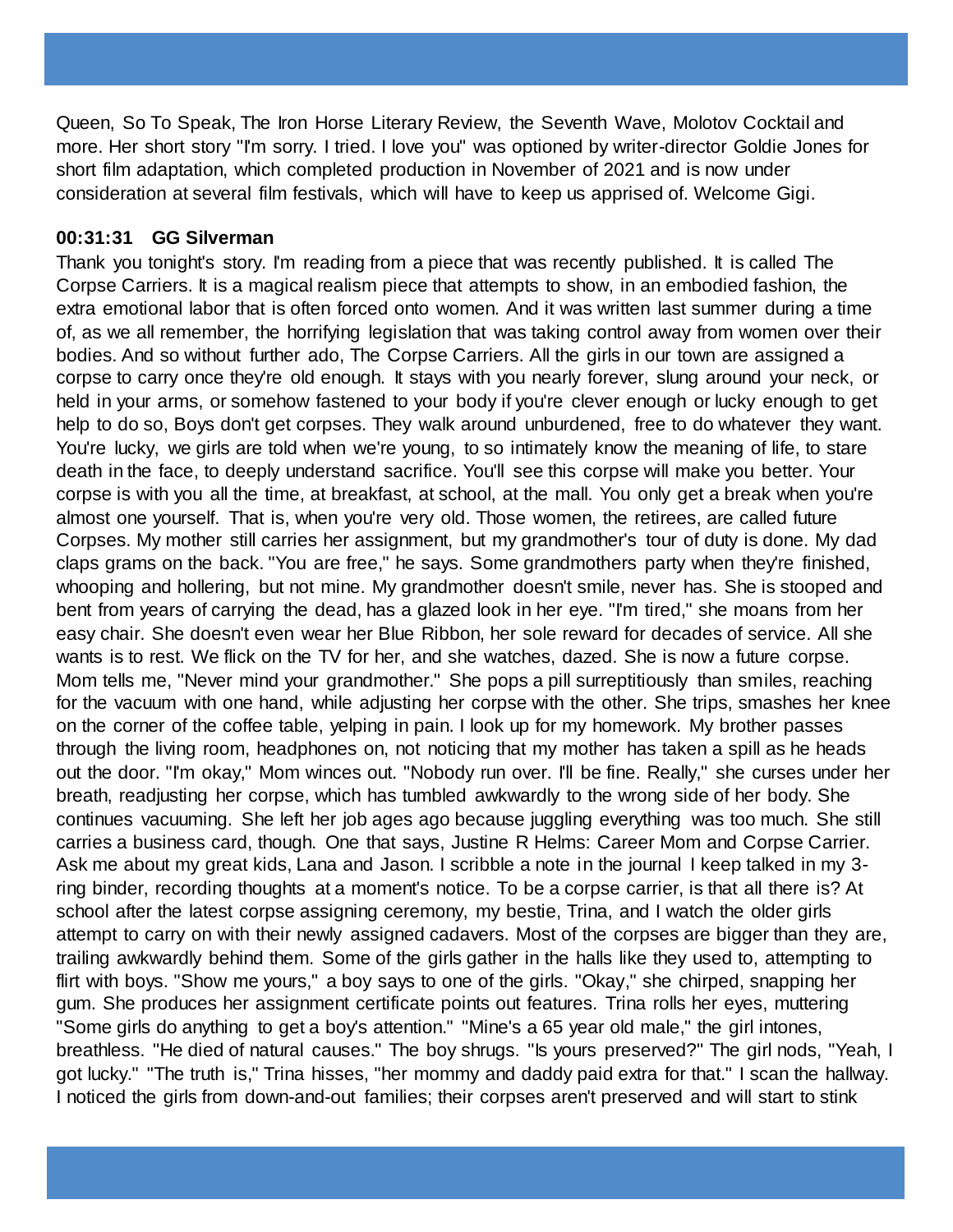soon. They will likely drop out of school, get menial jobs where no one minds your stench. Other girls seem to walk smaller, like their corpses are dragging them down. "Our corpses are a gift," a girl in tight yoga pants raves to a friend. "We are sooo lucky to have this form of enlightenment. I mean, boys don't know what they're missing." Her shirt has a cartoon dog on it with the Mantra nama-stay. Her corpse is blond, thin, lithe and fastened to her body piggyback style. Obviously, with some help. "Let's go to class," Trina says, "and leave these hosers behind." In biology I make a note in my journal when the teacher isn't looking. Only one year left till my corpse assignment. Is that what I really want? Do I even have a choice? In the few remaining weeks of school I noticed that most of the girls with new corpses are quieter. Only a brave few carry on as if nothing has changed, making out with boys in the hall with a dead body slung over their shoulder. "Gross," Trina growls as we pass one such couple. I have to agree. On our walk home I'm distracted as Trina carries on about the injustices of being female. But my mind's on logistics and spatial conundrums. How does one have sex while carrying a corpse? I mean, I imagine it can be done. It must be done all the time. If not how our children ever be born? How would I have ever come into this world? But I wonder if there are unspoken and social socially sanctioned cheats like: it's okay for women to put down their corpses for a hot minute just so they can fuck. I imagine my own parents. My mother's soft white body under my dad's. My mom's assigned cadaver resting beside her in their king-sized bed as my parents grunt and moan. I shudder, wishing I'd chosen another image. The next day at school, Trina points out something I hadn't noticed before. "All our teachers are men," she says. "There are no role models for us, at least not here. How are we supposed to know how to be strong women if no one's modeling how to go through life with your corpse?" The girl is right. So right. And her life isn't fair. Her mom disappeared one day when Trina was a toddler, and her grandmother died young. Trina had no one, only her dad. At least I have my mom and my grandmother. The Grams, a future corpse, has checked out and is only waiting for the end. "You should come over more and hang out with my mom. She's strong," I offer. Trina doesn't seem convinced. After school, we go to Trina's house and watch television when we're done with our homework. None of the women on TV carry corpses. And we begin to wonder what's real. We look it up on the internet. It appears that corpse carrying is a regional custom turned into law, something only we local women do or are forced to. "If we leave this town," Trina says, "we can break the cycle. We can be whoever or whatever we want. Without those awful things literally hanging around our necks." Together we dream about our futures. Trina wants to go to Art School, move to the big city and be a painter, a famous one. My dreams aren't as exciting or flashy. I think about my talents, and they are quiet ones, research and writing. "But still," Trina says. "So what if your dream is to live a quiet life? You should be able to do that without hauling around a corpse your whole life for fuck's sake." "Plus," I tell her, "it would get in the way of, well, you know." Trina nods knowingly. "Yeah, girl preach." We imagine our future boyfriend's or maybe girlfriends, and think about how beautiful our lives together could be. If we weren't carrying corpses, I close my eyes and dream about the perfect boy imagining what it would be like to kiss him. How warm and soft and sweet. "Promise me one thing, girl," Trina says, resting her curly head on my shoulder. "That no matter where life takes us, somehow we'll stay friends till the end." I envision us old and white-haired, sitting in side-by-side rocking chairs after both our spouses have died, watching the ocean and peace at the last of our living days. After we've had the lives we've always dreamed of. Trina, the worldrenowned artist and me, a best-selling novelist. That night I make a note in my journal. Future plans run away with Trina. Over the summer, things get weird. The news blares that more and more towns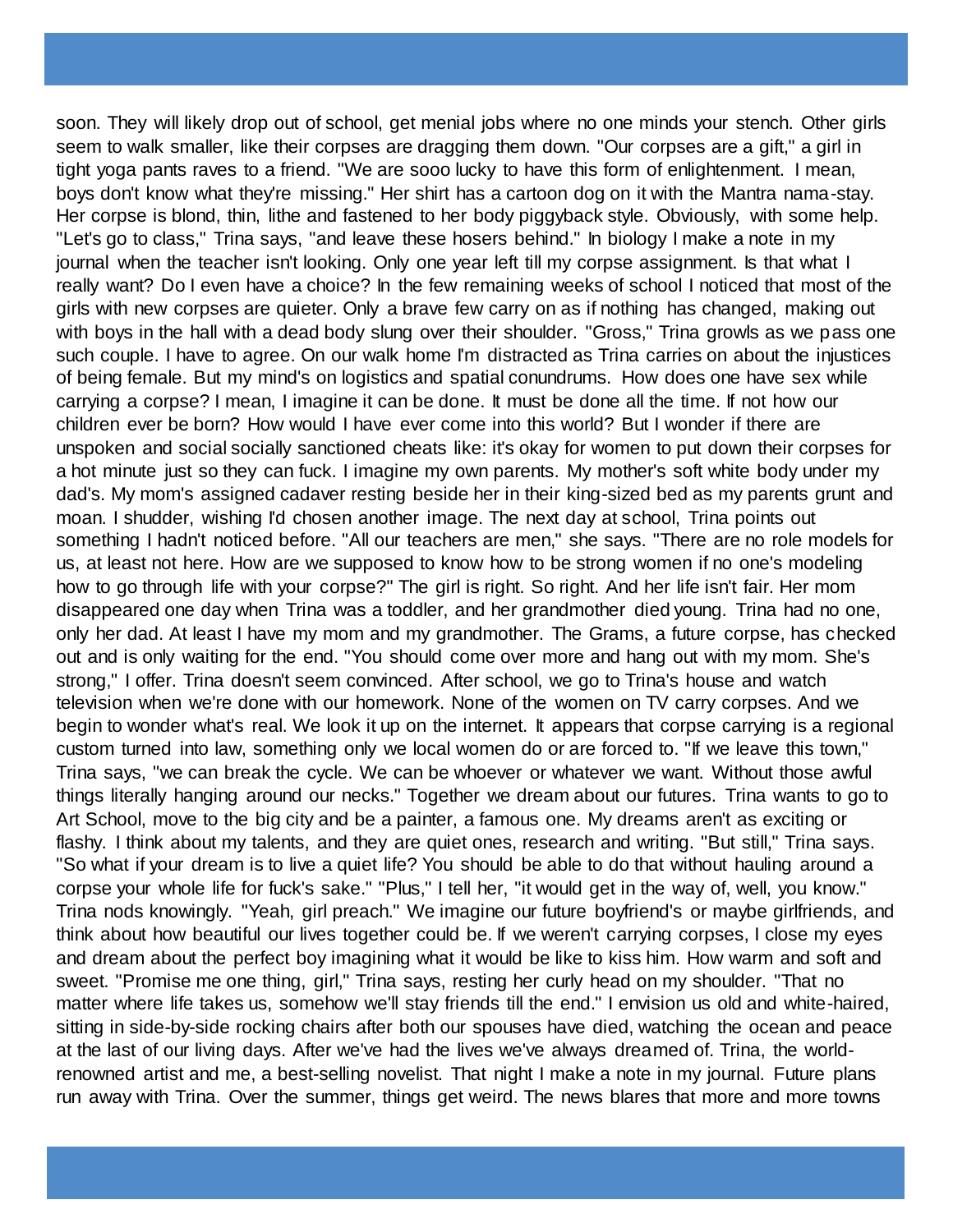and states have passed laws requiring that young women are assigned a corpse. "We have to get out of here [inaudible]," Trina says. "Run away with me. We have to get somewhere safe as far away as possible before this thing spreads like a disease." I nod. Running away was only ever a fantasy. What did I really know about living on my own? I had no job and didn't know if I could get one at least one that could pay for an apartment. "We'll figure it out," Trina says. "We could crash at my cousin's outof-state. He'd okay with that. We could waitress in his restaurant, get tips." I asked her for some time to think, to prepare. "Tick-Tock, " she says, "we're not getting any younger." At home mom seems different, like the smiles are fewer and far between. Her face seems more worn, ravaged by worry and struggle. I tried to cheer her up, gifting ideas like buoyant balloons. "Mom, Trina needs a role model, someone who can show her how to be strong and live a satisfying life while carrying a corpse." Mom finally smiles, but it's a bitter one. "I don't think I'm up for that honey." "But Mom, Trina's thinking about running away." She doesn't answer only poors herself a glass of wine, and goes back to stir frying vegetables, steam glistening on her forehead as her corpse appears to sleep peacefully on her shoulder. I don't tell her that Trina wants me to come, and that there's part of me that wants to go. But there's a part of me that can't leave the others behind, least of all my mother. If she can be strong and live, her whole life carrying a corpse. Why can't I? Weeks later, Trina and I fight. She tells me that I'm weak and calls me a baby, and that I'll regret it forever if I don't come. She leaves that night on a bus. I tear up my journal, burying it in a hole in the yard with my dreams. I never see Trina again. The next year at school, I'm dreadfully lonely. I throw myself into writing weird stories, though I have no one to share them with. And I neglect my homework. First semester, I managed to get C's across the board. Not bad enough to cause my family heartbreak, but not great enough to ensure the college scholarship and a scintillating career. As corpse assigning ceremony approaches, there's an epidemic of broken arms, broken legs and broken spines. Girls hurting themselves to get out of corpse carrying. But that doesn't relieve their duty, the law says. Only decrepit old age does or death. Then there's a flood of disappearances of girls in my grade, a rash of runaways. Then, finally, the suicides. Our town is ripped apart. At candlelight light vigils, mothers carrying corpses scream at each other. We carried corpses all our lives somehow, and we never once complained. The others scream back what we wouldn't give to relieve ourselves of this burden. I'm going to end there. Thank you so much.

### **00:45:34 Peggy Sturdivant**

Thank you so much, GG. Everybody make sure that you see in chat where Judith is very helpfully been posting, you know, people's websites so that you can see more of her work and find the story online. Thank you, GG. I'm so glad that you found us on Seattle writers, and you must come back again. Sylvia, if you would please unmute and prepare for your Open Mic.

### **00:46:09 Sylvia**

This is a new piece, another Leticia poem, and it's called probably appropriately, after what we just heard, What To Do With The Leftovers. Leticia understands she will leave some things behind, A pile of glistening bones, big and little, a liver, two lungs, two eyes, a long and sometimes problematic digestive tract, assorted sweetbreads. Then there's all those fluids, blood, lymph, vitrious, synovium. Someone will have to clean it up. In her will she specified cremation, purification by fire. But she can't stop thinking about the midnight house fire when she was almost five. It burned everything. The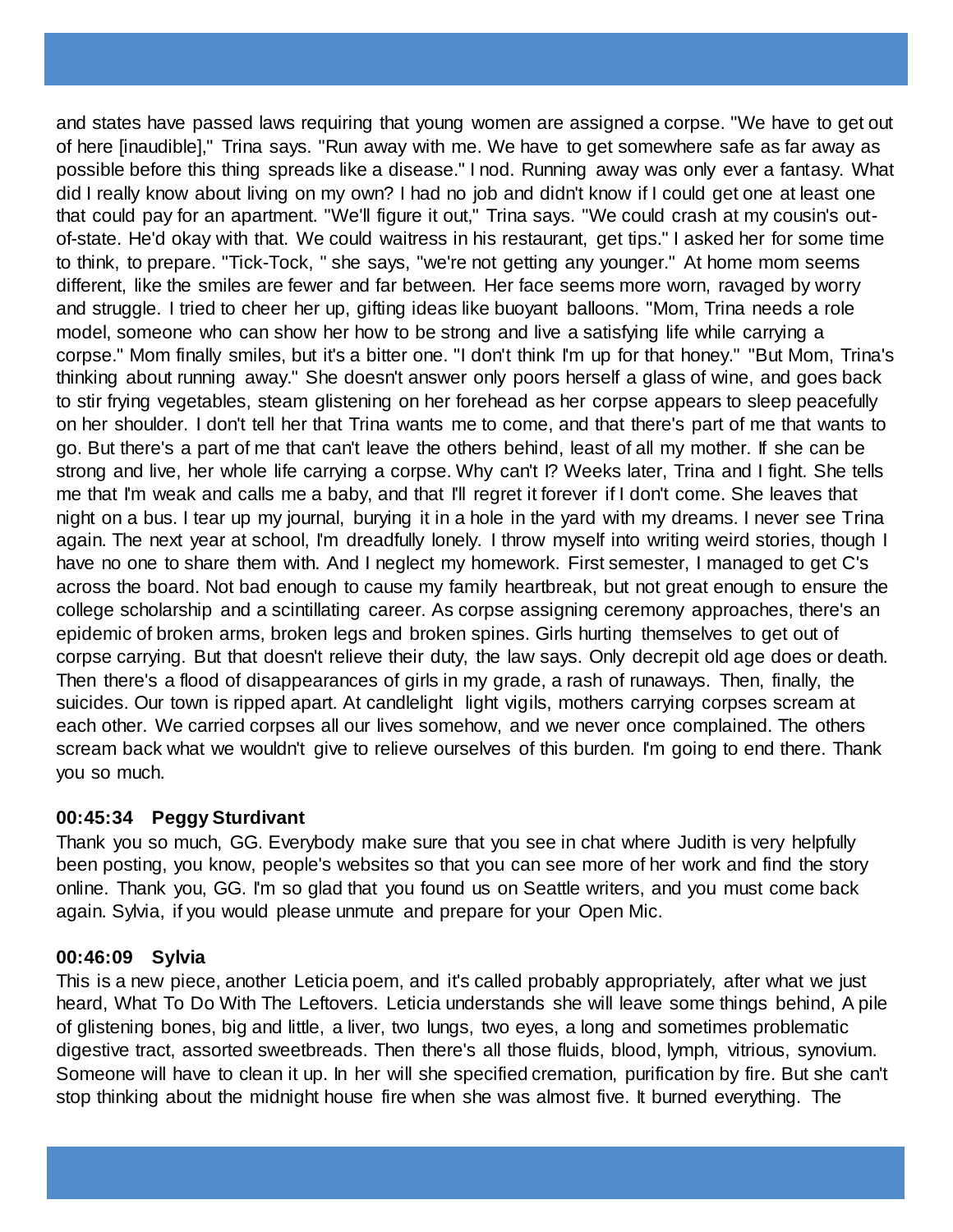house, her clothes, all her toys, dolls, books, gone. Fire destroys, fire killed millions of Jews, Gypsies, queers. There's a stench to the idea of ovens. Leticia is considering changing her will. Perhaps she'll go with liquification. Everything, all her bones, teeth and organs dissolved, ready to pour down the drain. But she's not a swimmer. Never been completely comfortable in the water. Somehow doesn't cotton to the notion of being hydrolyzed. She is attracted to the newfangled, old-fashioned practice of decomposition, her body recycled into Earth. Leticia rather likes that idea of having her gut microbiome, which she carried all over the world, picking up a few things along the way. Think India, China, Russia, Peru, etc. Them doing one last job for her, no longer making vitamins and serotonin, and the many other things our gut Flora have done to keep her alive and flourishing, but digesting her breaking her down to garden soil so she can support new life. A kind of resurrection, lifting fresh green shoots into the sun.

# **00:48:31 Sylvia**

I'm sure that Ann appreciated that, having written about compost herself. Thank you so much, Sylvia for channeling, Leticia and Leticia for letting Sylvia channel you tonight. It's a delight to have her back, although Mr. Zeitgeist last month was unexpected and delightful surprise, if I'm a sort of say. So, okay, I would now like to introduce Judith Van Praag.

### **00:49:07 Judith Van Praag**

Hello, Peggy. Hello listeners.

## **00:49:11 Peggy Sturdivant**

There you go. So I last got to pleasure of, you know, seeing Judith in person in the Ballard Library. So I'm delighted she's able to join us in our new, we hope, temporary format tonight. So writer-artist performer, Judith Van Praag is a second generation Holocaust Survivor from the Netherlands. She enjoys painting pictures with words and colors. Before her immigration to the US in 1994, Judith worked as a theater designer for primarily immigrant theater. As arts and lit writer at the International Examiner, she covered the Asian American community in Seattle. She is the author of Creative Acts of Healing After a Baby Dies. After a hiatus, she has returned to her works in process and hopes to finish another book before too long. Welcome Judith.

### **00:50:07 Judith Van Praag**

Thank you. So much Peggy, I'm delighted to be here for the three hundred and eighty seventh It's About Time. Absolutely. I'll be reading tonight. Men In Suits, a section from my Memoir in process, educating shooting. This takes place in the Netherlands. Men In Suits. The visitors park on the sloped shoulder in front of the house. The grade is steep, and the passenger practically falls out of the car into the dry ditch. The man is skinny, and he wears a grey suit. It catches himself in an awkward pirouette like Jiminy Cricket. I recognized the driver in his blazer and gray slacks. He's the councilmember papa and I visited in Town Hall in Lake. Before Mama let's them in, I hide under the drop leaf table in the corner of the salon. I can see through the weave of the runner, but nobody can see me. I've tried that out. It's good to have a hiding place. So you can keep an eye on things. The spot has gotten tighter since the last time I hid. The gentleman introduce themselves to Mama in the kitchen. I can hear their names. Papa leads them into the salon. They stand around. Looking.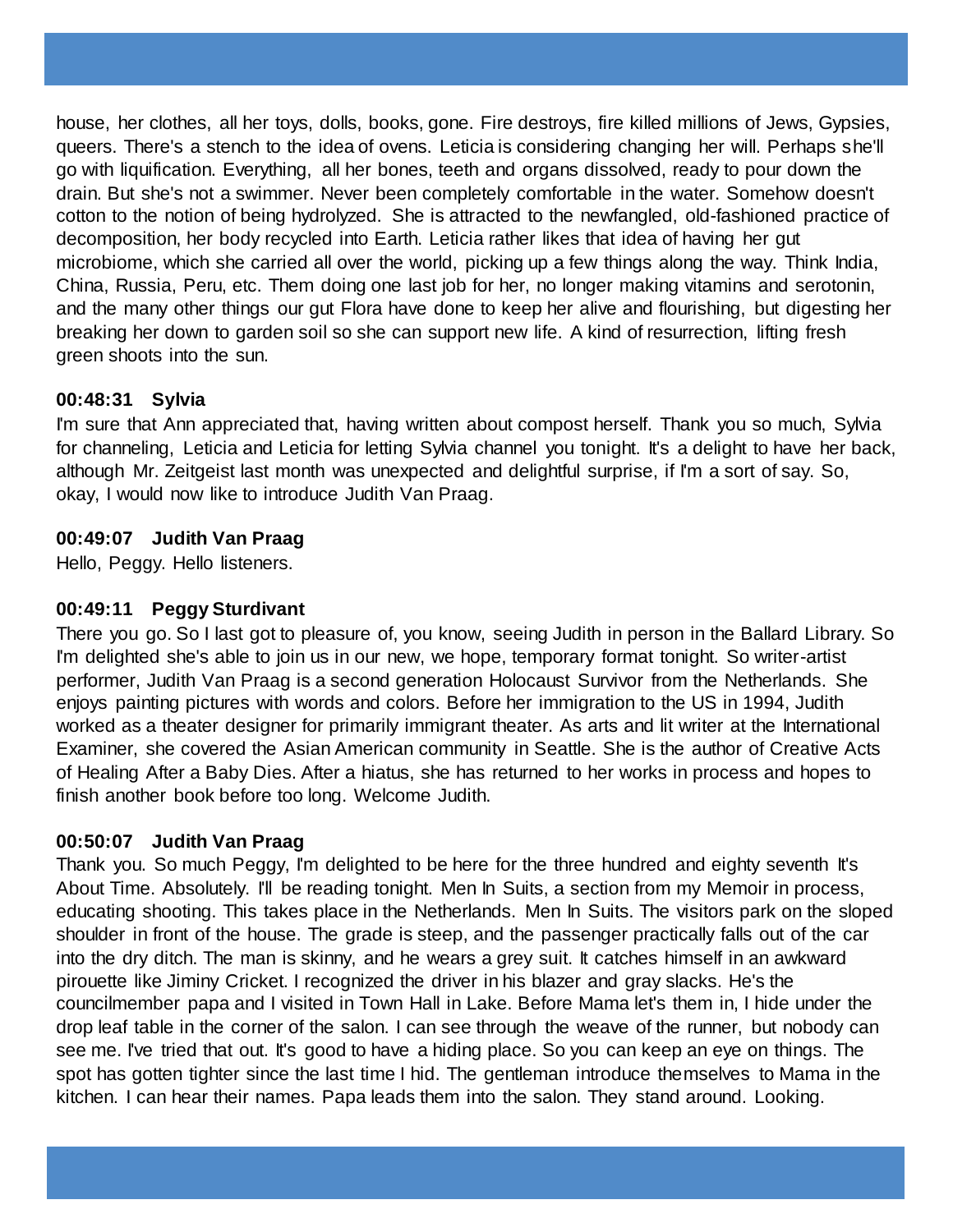Everyone who comes to our home for the first time does that. They move sides when Mama enters with a tea tray. "Sugar, milk or lemon." She places the cups and saucers on the tablecloth. They both want sugar. No milk. "A slice of lemon is nice," Mr. Cricket says. Mr. Councilman wipes his face with a handkerchief. "About our plan...," he says. "Take a seat," Papa pulls a chair from under the round table. The tablecloth Mama inherited from her mother drops to the floor like a heavy wool skirt. The fabric makes my legs itch when we have dinner in the salon. I always make sure that the damask Mama puts on table for Shabbat covers my legs. So I don't feel that itch. Mr. Cricket unbuttons his gray suit coat, sits and pulls up his pant legs. Black hair, like spider legs, crawls on the white skin above his black socks. I stifled a giggle. Mr. Councilman turns his head. Did he hear me? He as well unbuttons his coat. His white shirt looks tight around his stomach. Plants his hands on the back of another chair. "You're looking for an advanced school for your brainy daughter, aren't you?" Brainy daughter, that's me. Brainy me. Maybe I'll be like Madame Curie. Papa said I could. Well, we watched that movie the other day. No, that was at night. Hmm, not really supposed to. They say. Papa standing on the threshold hands gripped doorframe. He's all smiles. He's showing his teeth. He likes that I'm called brainy. Mr. Cricket takes a sip. I see his Adam's apple move on his bony neck. "What if your girl skips six grade? She can start the bridging class after summer vacation." "How's that possible?" Mama shakes her head. I can't see her face, but she sounds cross. "She'll miss everything that's taught in sixth grade. How's she supposed to catch up? What she needs is a more advanced elementary school. Not skipping a whole year." "Shut up. Do," Papa says. Mama shrugs. Mr. Councilman paces the floor. "As I explained to you at the office, we're proud that Lake has one of the four experimental mammoth law schools in the country. The coming year is the last of the three experimental years. The year after will be the first official bridging class in the whole country. From the old system to the new. Other schools won't start with the mammoth law until the year after that. Now, the required number of attendance for the public school has been reached. We only need one more pupil for the Christian chapter. We lack one student to make it happen. What do you say? May we count on you, Mr. Van Praag? Ma'am?" "I beg your pardon," Mama says. Papa turns his head to face her. "Sorry, Jaap." Mama's figures flutter like wings in front of her chest. This is new. Mama never talks back at Papa. "I beg your pardon, gentlemen. Jaap? Am I hearing correctly that you want our daughter to attend a Christian School?" Mama shakes her head. "I thought you were here to talk about an alternative for the Village School. What is this about a Jewish girl attending a Christian School? I'm sorry, that makes no sense at all." Papa turns to the gentleman. "My wife doesn't understand." "I do understand!" "Hush, Doh!" Papa stares at her. I know he can stop words that way. He turns to the gentleman. "Can you explain again about the privilege of attending this Mammoth school?" I don't know about a Mammoth school. Skipping sixth grade, that could be scary. A charter school? Leaving school away from Alteveer? No more pestering. I'm Ready! "The school in Lake is the most advanced in the country. A test case, a charter school, if you will, the mammoth program still has to be introduced. I'll swear." Mr. Cricket scrapes his throat. "Your daughter will be learning French, German and English in the language lab, with recorders and headphones." "You hear that, Doh?" "What about mathematics, calculus, Etc.?" Mama says. "We teach modern algebra." Mr. Cricket takes a sip of his tea. "How will she learn what's taught in sixth grade? She'll..." Mr. Councilman interrupts Mr. Cricket. "That's a matter of tutoring. All in due time. We're ready to start. The public school has sufficient pupils signed up. The Christian School needs one more." Mr. Councilman points at Mr. Cricket. "This gentleman is the principle of the Christian School." "Why can't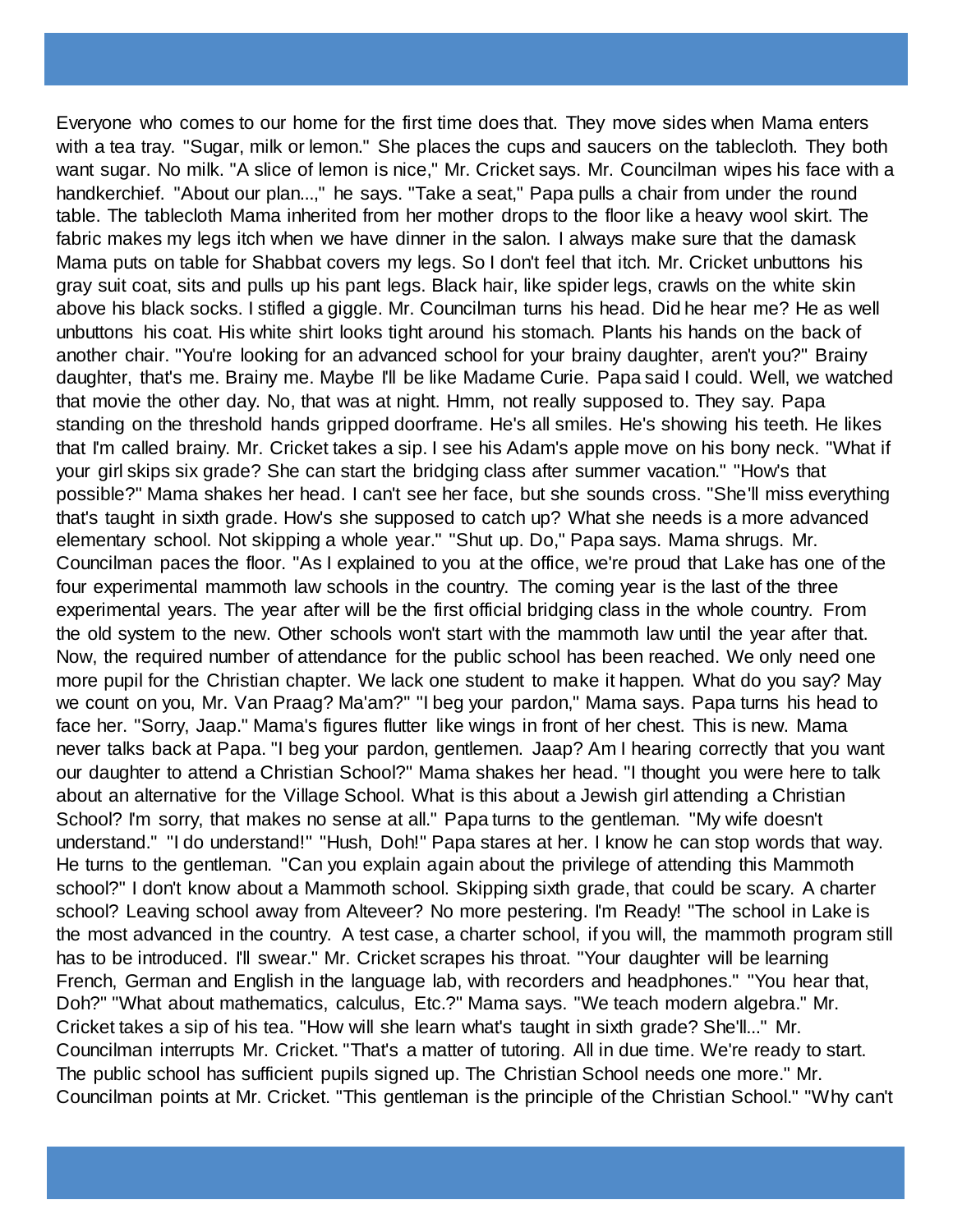Judy be enrolled in public school?" Mama says. "We need one more pupil," Mr. Cricket says. The councilman purses his lip as though he's going to whistle. A "v" Line appears between Mama's eyes. The corners of her mouth are turned down. Papa says she's cute when she's angry. She's not pretty when she frowns. "Obviously, your daughter is way ahead of the children in the school at Alteveer," Mr. Councilman says. Papa and Mama both nod. That's something they can agree on. Uncle Saunder told them they never had to be concerned about me. Judy is smarter than the two of you together he said. "You've home schooled her, haven't you?" Homeschooled? I've always gone to school. Maybe that's what Papa does when we look at books about the war together. Concentration camps. Mama raises her eyebrows. Papa shakes his head. "Yes. Yes, no. My aim has been to teach you as much as possible. I tutor her about this and that. These Village schools are a little behind." "Yes, of course, we understand. That's why the mammoth program is perfect for your daughter," Mr. Councilman says. "I'm all for it," Papa says. "But Jaap, she'll miss everything that's taught in sixth grade, another year of childhood!" "Nonsense. If she needs to learn anything extra, I'll help her. No problem." Mr. Councilman checks his watch.

#### **01:00:50 Judith Van Praag**

He puts on his jacket. "So we can count on you?" "Of course," papa says, "it's an honor to have our daughter be part of the experimental Mammoth program. I really like the idea." "Jaap, you don't even know the material that's taught in sixth grade!" Mama is mad. "Hush, Doh!" "Your daughter is brainy isn't she? She'll catch up quick enough. And if there's any problem, we'll find a solution. We can always find a tutor." Mr. Cricket gets up places to chair back under the table. "Brainy," Papa repeats the word and smiles. He obviously likes hearing that. Mr. Councilman shakes hands with Papa and Mama. "Let me know what you decide. Nice paintings. Yours?" "No, the cow isn't Papa's. The others are Mondrian's, but nobody's supposed to know that. The Madonna with child is my husband's." Mama steps toward my hiding place. Mr. Crickets feet get too close to me for comfort. "Madonna with child. Yours will be most welcome at our school, mon frau. His feet move away and so do mamas. Why welcome me because of the Madonna? I don't know brainy. If there's a school where children aren't put down for finishing problems fast. If that school has a big library, I'll be happy to go. Maybe the mammoth school in Lake is like that. Right now what I want is come out of my hiding place. My left leg is falling asleep. Ow! pins and needles. I'm getting out now. " A Christian school," Papa says from the kitchen. "If my daughter is going to attend a Christian School, I have to insist for her to be off on Saturdays and on Jewish holidays." Lying on the floor between my hiding place and the round table, I squeezed my leg hard. Mr. Cricket, he scrapes his throat again. I can hear the clock tick. "Well, there's nothing much going on on Saturdays. I don't think that should be a problem. And Jewish holidays, we'll book a sick day. That's easier for the administration." "Do the children sing in class?" Mama loves singing. I'm going to sing too if I can't keep my leg out. "Well, yes, every day starts with Psalms," Mr. Cricket says. "A Jewish girl shouldn't have to sing Christian songs," Papa says. Pins and needles, pins and needles, ooh needles. Mr councilman takes a step back into the salon. "Great sculpture, true family man, protecting his wife and children is that your husband's too?" "Uh-huh," Mama says. "If you don't want her to partake, I would be all right," Mr. Cricket says. "I don't like this arrangement." Mama steps back in the kitchen. "Shut up, Doh. Your opinion is of no importance," Papa says. "Our daughter's future is at a mammoth school." And thus I skipped sixth grade and start Junior High the Christian version of the mammoth program after the summer vacation.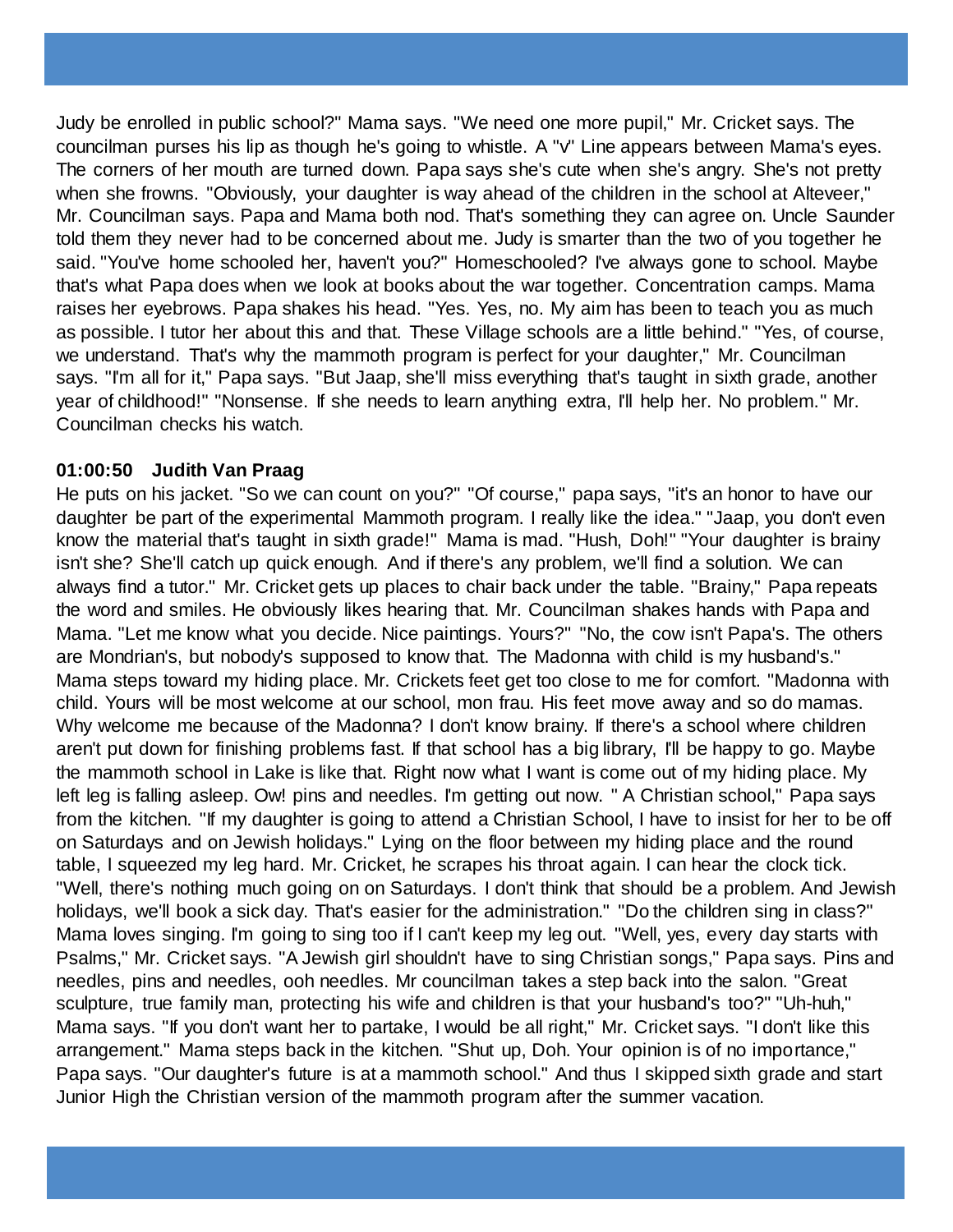## **01:04:35 Peggy Sturdivant**

Thank you so much for sharing part of your Memoir with us, Judith. So now we are going to hear from a former Seattle person who are welcomed back with open arms. Natasha, if you would like to unmute. So we can welcome you to our Open Mic tonight.

## **01:04:55 Natasha**

HI thank you. I have heard all of you read before, and it's lovely to hear you again, except for Judith. And I wanted to tell you this, Judith. My mother's from Rotterdam. So yeah, and my Oppa was part of the resistance. And so there's a lot of connection there. I write about my roots, but I that's not the poem I'm sharing tonight. So I used to write a lot of poetry. I've pretty much moved over to essays, but I thought I would read a small poem tonight. Sort of looking toward Valentine's. This is the only poem I think, that could be considered a love poem because it's fiction. Letter to a lover whose name spells darkbird. Look, when you call bring the basket, the one I lent you last winter. Please forget the strawberries. This summer left them parched, freezing thawing, only make strawberry soup. Pluck the crocosmia by the kitchen window. Its body reminds me of Tango. The year we spent a lifetime sailing in the boat of our bed. Our bed, a single mattress on mahogany. And when you slice flower from stem, do not harm yourself. An unremarkable red leaves the stem corrupted. Meet me, and we will share something with lime Maraschino. Consider the freshwater how we once became it. Our limbs liquid, our eyes opening like lilies. Meet me and we will forget our bodies were ever anything but a little salt water, waiting to be stirred. Thank you.

# **01:06:49 Peggy Sturdivant**

Thank you for giving us something to really segue into that strange day known as Valentine's Day. Last call in case there's anybody who wanted to open mic tonight. Calling once going twice. So I would like to an extend a very happy 31st anniversary to our writing friends at the African-American Writers Alliance. They began in 1991 a mere year after It's About Time in 1990. And they are thriving. They also do a program through the Seattle Public Library System at the Columbia branch called Writer's Read. And they will be reading this coming Sunday. So they are just they all have their annual reading through Elliott Bay books and other things. So do we have an open mic person? Who's? Are you saying hello?

### **01:07:54 Don Krieger**

Hi Peggy. It's Don Krieger. Hi, I brought up an audio of a poem by Denise Levertov, which I thought, might suit, it's African-American month. And it's a wonderful poem titled the day the audience walked out on me and why? And many of you may know it. This is a lovely recording. It's about five minutes, just short of five minutes. If that's okay, if you'll allow me to share screen, I can play it for you.

### **01:08:31 Peggy Sturdivant**

Is it something I, as long as we feel that we have like are legally able to do. So? I don't know.

### **01:08:39 Don Krieger**

Yeah, it's online.